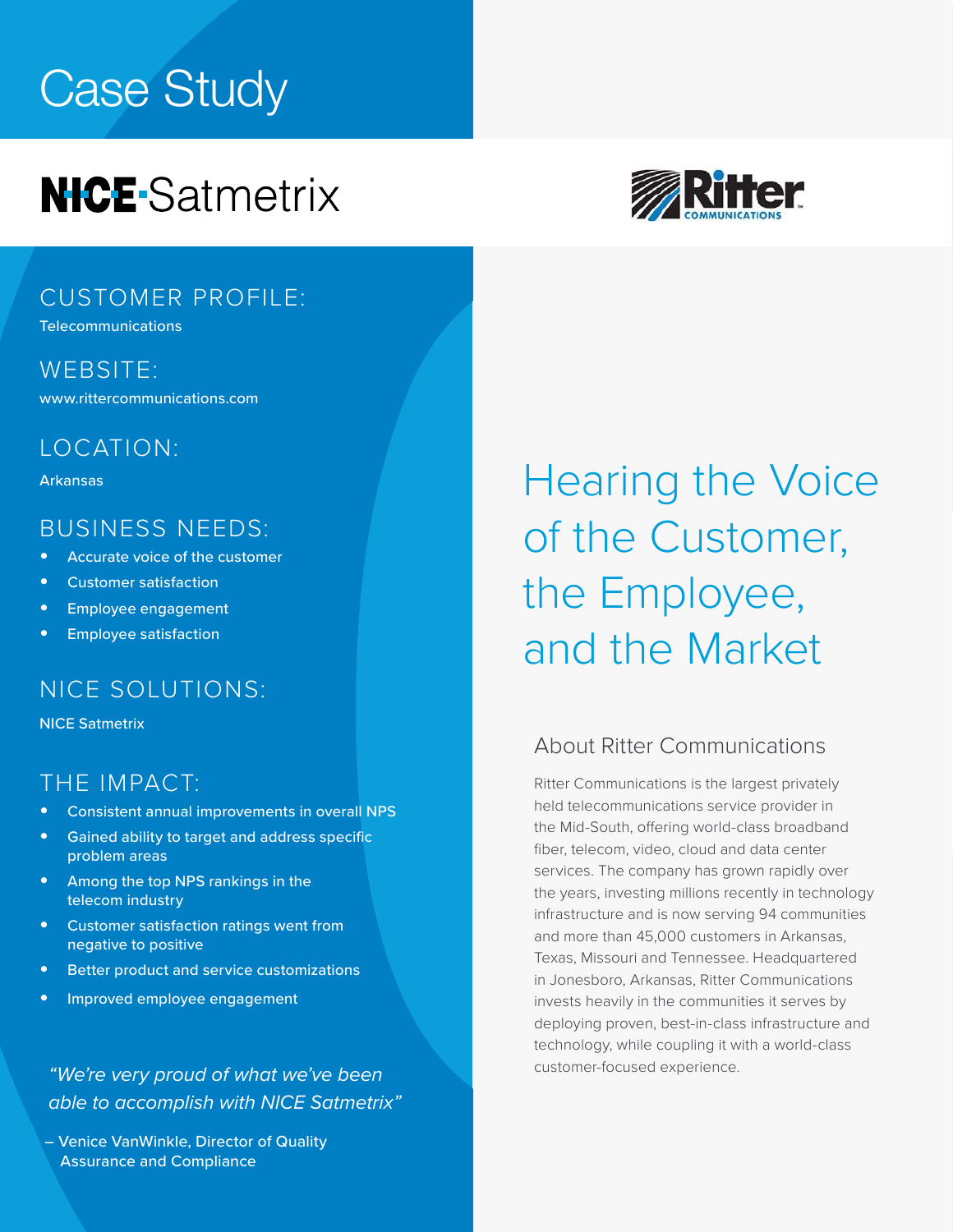# The Goal

Ritter Communications initially had an essentially ad-hoc approach to customer experience, with its call center customer service representatives handling issues as best they could as they arose. There was no strategy or team dedicated to customer experience.

The company engaged an experienced and ambitious Customer Experience VP with the goal of developing a more proactive and coherent approach to customer experience. This involved developing methods and looking for tools to measure customer satisfaction and to understand the customer journey.

As part of the new strategy, Ritter Communications decided to look at both satisfaction and likelihood to recommend. The company team determined that the best single metric for tracking and measuring those parameters is the Net Promoter Score (NPS).

# The Solution

The Ritter Communications team decided that the most effective and efficient option at the time was to reach out to NICE Satmetrix Systems, the company that developed the NPS metric. NICE Satmetrix and Ritter Communications collaborated in analyzing needs and setting up a program to track NPS as the primary measure of success in the company's customer experience initiatives.

A SaaS solution, NICE Satmetrix incorporates robust surveying, reporting and analytics based on NPS, customer effort scores, proactive surveys, and more. Based on that data, it provides real-world insights, reporting, automated action alerts, and suggested workflows.

According to Venice VanWinkle, Director of Quality Assurance and Compliance at Ritter Communications, initial enthusiasm and support for the NPS initiative was high, but the value of the program wasn't fully understood until actionable insights based on the NPS survey feedback became available. Emphasis from senior leadership, combined with training on how best to evaluate and act upon survey results, solidified the importance of the program. Functional area leaders began depending on it to identify opportunities to optimize customer satisfaction and loyalty.

Ritter Communications mapped the entire customer journey of its residential customers, using NICE Satmetrix to obtain feedback at each touchpoint along the way. After seeing success in that line of business, the company decided to expand the use of NICE Satmetrix to its commercial customers as well. The QA team designed several touchpoint surveys for use after typical enterprise customer interactions, as well as twice yearly surveys focused on NPS parameters.

# **NICE-Satmetrix**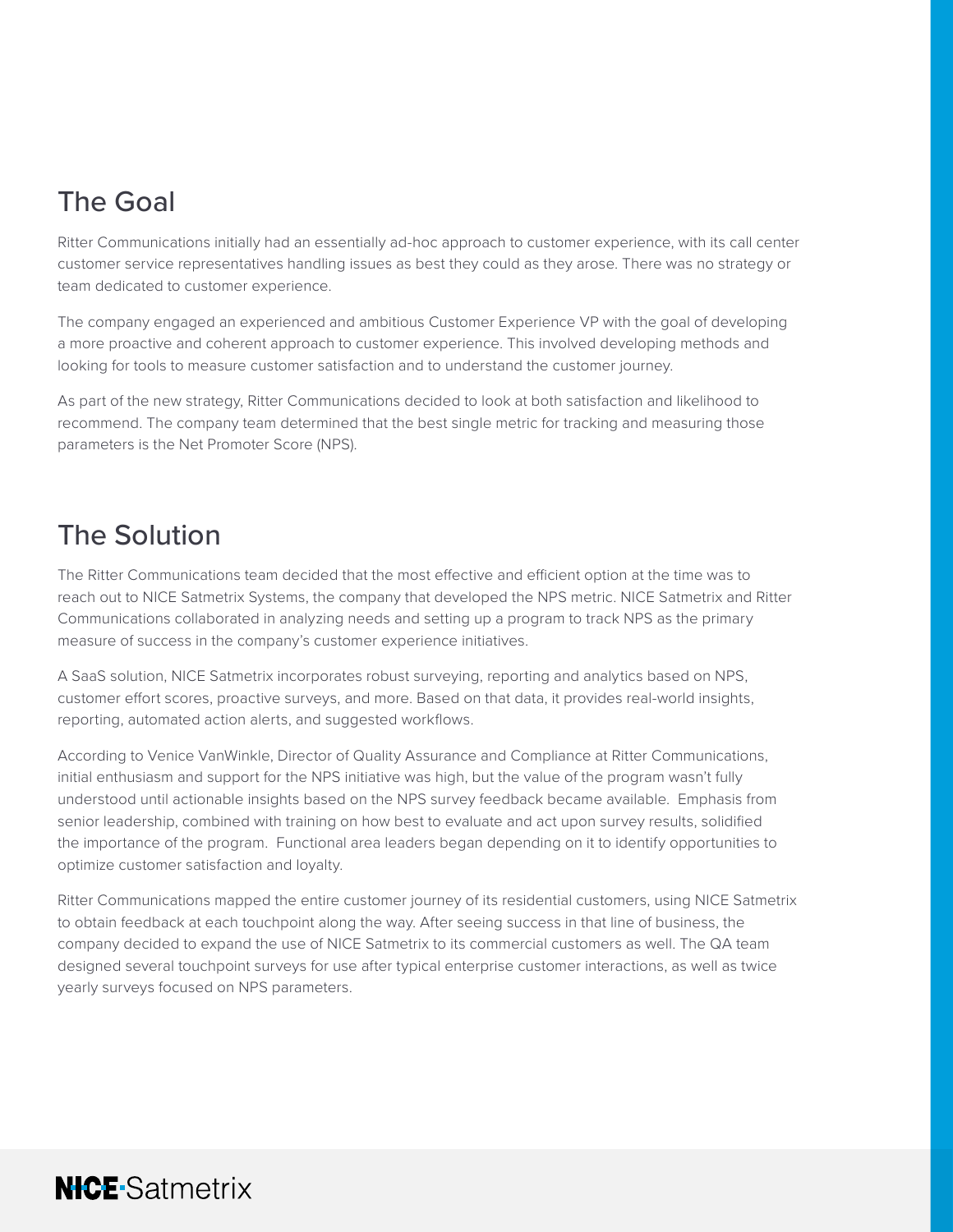#### **Forward-Looking Feedback**

Ritter Communications leadership realized that the NICE Satmetrix system could also be a powerful proactive tool for premarket research on service or product changes before they happen. The company sent out such opinion surveys to its customers and used the responses as actionable insights to optimize the planned changes for maximum customer approval. Similarly, NICE Satmetrix has been used to score participant responses in a focus group for introducing new services.

Ritter Communications is devoting its resources to learning all it can from the NPS metric to improve customer satisfaction. To this end, the company established an internal cross-functional task force of 15 to 20 people from various departments dedicated to driving NPS improvements. They analyze the NICE Satmetrix data from two surveys conducted each year and design an action plan to improve employee performance around the drivers of customer experience.

In addition, company leadership has added incentives across the company to motivate achievement of designated NPS targets each year. At the end of the year, if the NPS metric has attained an improvement target, then everyone in the organization gets a bonus. In this way, the entire workforce is committed to supporting the initiatives of the NPS task force. Additionally, management-level employees have at least 10% of their annual bonuses tied to achievement of NPS improvement each year.

#### **A Finger on the Pulse of the Company**

In a very innovative step to improve cross-functional workflow, quality and efficiency, Ritter Communications is applying NICE Satmetrix principles and technology to measure internal employee satisfaction and the extent to which functional areas support each other's efforts. Employees are regularly surveyed regarding their experience interacting with colleagues who are their "suppliers" in the daily workflow.

Known as PULSE (Pure Understanding Leads to Service Excellence), the project began by identifying what each employee supplies internally and to whom. Then, the QA team developed surveys regarding service issues that arise during handoffs within the company. A similar survey was developed to identify potential workflow optimizations.

The internal surveys provide satisfaction ratings for each functional area, with both an overall score and scores for their interactions with each internal customer or supplier department. The head of QA then reviews the scores together with the leader of the functional area, identifying problems and developing a plan to improve their internal interactions.

# **NICE-Satmetrix**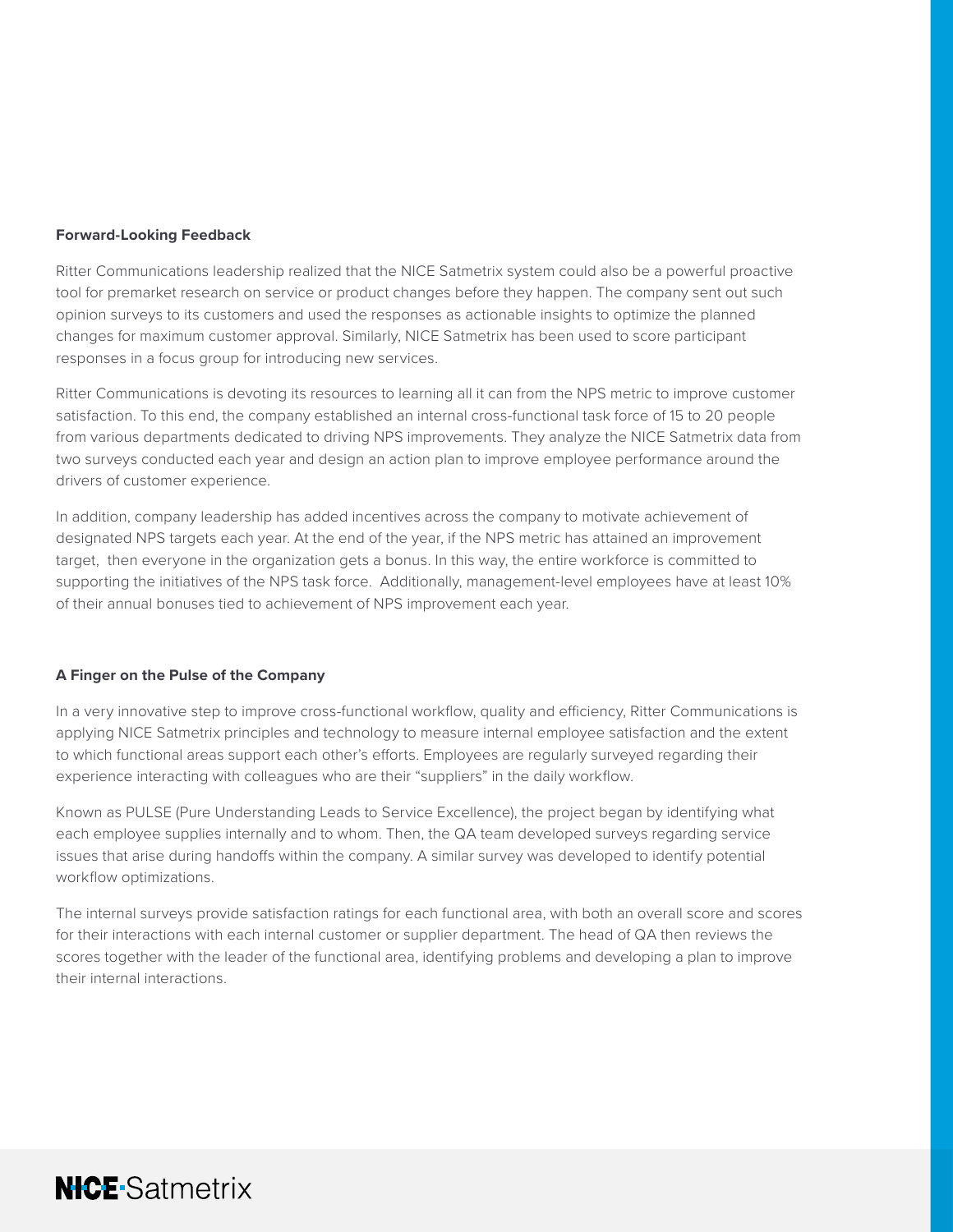# The Results

NICE Satmetrix has enabled Ritter Communications to understand the customer experience and zero in on areas of dissatisfaction. With that insight, the company's dedicated task force develops initiatives every year focused on the drivers of customer experience. As a result, there have been incremental improvements every year in overall NPS scores since the implementation of NICE Satmetrix. This includes satisfaction with customer service representatives, field technicians, and network performance.

- Meaningful year-over-year NPS improvement in many of Ritter Communications' markets.
- Among the top NPS rankings in the telecom industry.
- Analytics-driven CX service initiative drove customer ratings from negative to positive.

The PULSE program has also moved Ritter Communications forward. Although the program is still in its early stages, there has been a very positive response from 100% of the teams involved, with employees highlighting the actionable, targeted, and achievable goals it provides.

### Next Steps

The PULSE program is set to continue, with each department taking greater ownership of defined overall internal NPS goals. Senior management has directed that each functional area leader set PULSE improvement goals annually and implement tactical plans to achieve those improvements.

For further improving customer experience, Ritter Communications is planning to use NICE Satmetrix with more focus groups to get accurate feedback on new products and services prior to their launch.

In addition, the company is considering using NICE Satmetrix for business intelligence in their changing market. As new regulations allow for greater local competition, NICE Satmetrix surveys and analytics can provide insight into customer intentions and expectations.

## **NICE-Satmetrix**